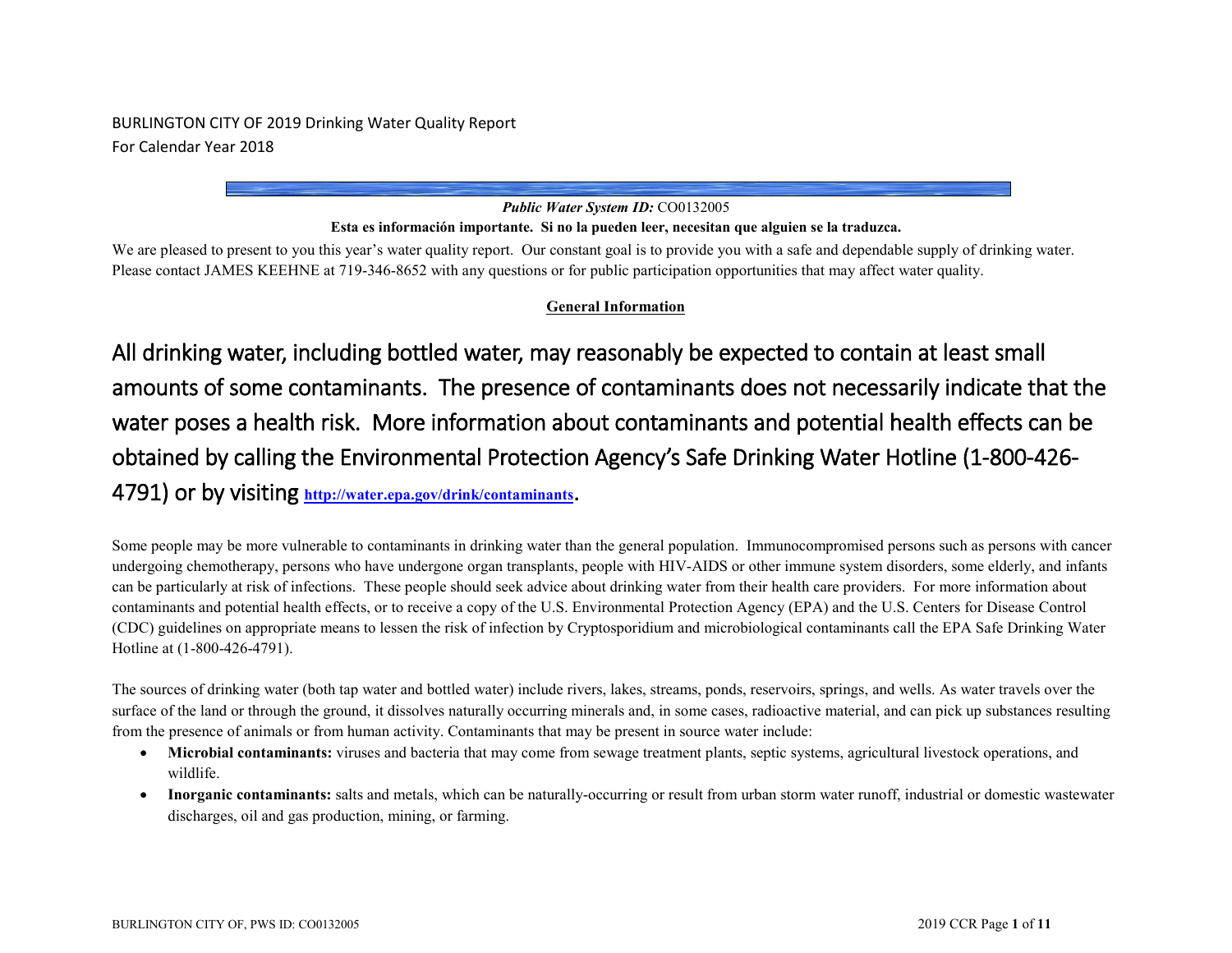- **Pesticides and herbicides:** may come from a variety of sources, such as agriculture, urban storm water runoff, and residential uses.
- **Radioactive contaminants:** can be naturally occurring or be the result of oil and gas production and mining activities.
- **Organic chemical contaminants:** including synthetic and volatile organic chemicals, which are byproducts of industrial processes and petroleum production, and also may come from gas stations, urban storm water runoff, and septic systems.

In order to ensure that tap water is safe to drink, the Colorado Department of Public Health and Environment prescribes regulations limiting the amount of certain contaminants in water provided by public water systems. The Food and Drug Administration regulations establish limits for contaminants in bottled water that must provide the same protection for public health.

# **Lead in Drinking Water**

If present, elevated levels of lead can cause serious health problems (especially for pregnant women and young children). It is possible that lead levels at your home may be higher than other homes in the community as a result of materials used in your home's plumbing. If you are concerned about lead in your water, you may wish to have your water tested. When your water has been sitting for several hours, you can minimize the potential for lead exposure by flushing your tap for 30 seconds to 2 minutes before using water for drinking or cooking. Additional information on lead in drinking water, testing methods, and steps you can take to minimize exposure is available from the Safe Drinking Water Hotline (1-800-426-4791) or at [http://www.epa.gov/safewater/lead.](http://www.epa.gov/safewater/lead)

### **Source Water Assessment and Protection (SWAP)**

The Colorado Department of Public Health and Environment may have provided us with a Source Water Assessment Report for our water supply. For general information or to obtain a copy of the report please visit [www.colorado.gov/cdphe/ccr.](https://www.colorado.gov/cdphe/ccr) The report is located under "Guidance: Source Water Assessment Reports". Search the table using 132005, BURLINGTON CITY OF, or by contacting JAMES KEEHNE at 719-346-8652. The Source Water Assessment Report provides a screening-level evaluation of potential contamination that *could* occur. It *does not* mean that the contamination *has or will* occur. We can use this information to evaluate the need to improve our current water treatment capabilities and prepare for future contamination threats. This can help us ensure that quality finished water is delivered to your homes. In addition, the source water assessment results provide a starting point for developing a source water protection plan. Potential sources of contamination in our source water area are listed on the next page.

Please contact us to learn more about what you can do to help protect your drinking water sources, any questions about the Drinking Water Quality Report, to learn more about our system, or to attend scheduled public meetings. We want you, our valued customers, to be informed about the services we provide and the quality water we deliver to you every day.

# **Our Water Sources**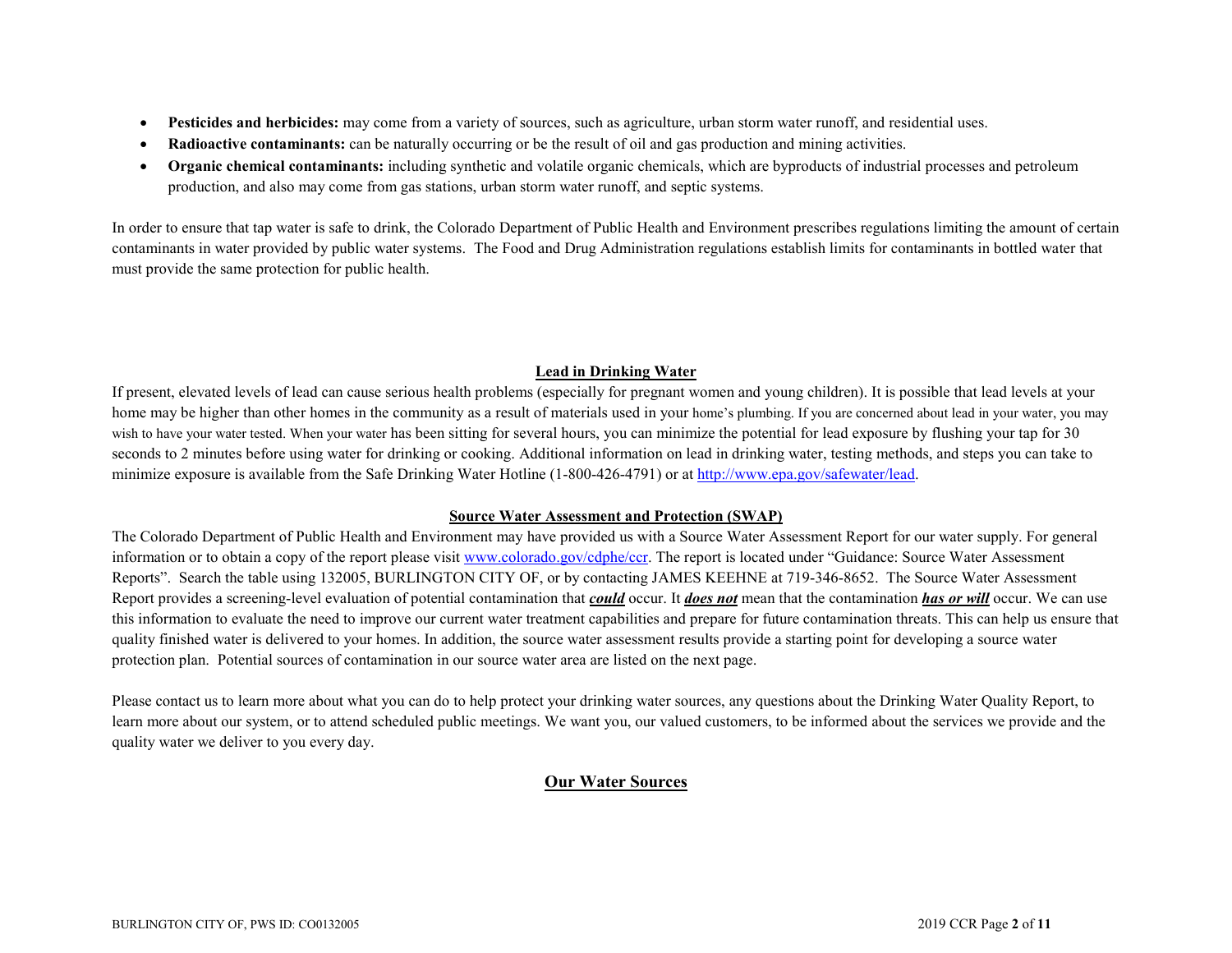| <b>Sources (Water Type - Source Type)</b> | <b>Potential Source(s) of Contamination</b>                                       |
|-------------------------------------------|-----------------------------------------------------------------------------------|
| WELL NO 1 (Groundwater-Well)              |                                                                                   |
| WELL NO 11 RUDI WELL (Groundwater-Well)   |                                                                                   |
| WELL NO 2 (Groundwater-Well)              |                                                                                   |
| WELL NO 5 (Groundwater-Well)              |                                                                                   |
| WELL NO 6 (Groundwater-Well)              | EPA Hazardous Waste Generators, EPA Chemical Inventory/Storage Sites,             |
| WELL NO 7 (Groundwater-Well)              | Aboveground, Underground and Leaking Storage Tank Sites, Other Facilities,        |
| WELL NO 8 (Groundwater-Well)              | Commercial/Industrial/Transportation, High Intensity Residential, Low Intensity   |
| WELL NO 9 (Groundwater-Well)              | Residential, Row Crops, Fallow, Small Grains, Pasture / Hay, Septic Systems, Road |
| WELL NO 10 CEMETARY (Groundwater-Well)    | Miles                                                                             |
| WELL NO 4 (Groundwater-Well)              |                                                                                   |
| NORTH HALDE (Groundwater-Well)            |                                                                                   |
| SOUTH HALDE (Groundwater-Well)            |                                                                                   |
|                                           |                                                                                   |

# **Terms and Abbreviations**

- **Maximum Contaminant Level (MCL)** − The highest level of a contaminant allowed in drinking water.
- **Treatment Technique (TT)** − A required process intended to reduce the level of a contaminant in drinking water.
- **Health-Based** − A violation of either a MCL or TT.
- **Non-Health-Based** − A violation that is not a MCL or TT.
- **Action Level (AL)** The concentration of a contaminant which, if exceeded, triggers treatment and other regulatory requirements.
- **Maximum Residual Disinfectant Level (MRDL)** − The highest level of a disinfectant allowed in drinking water. There is convincing evidence that addition of a disinfectant is necessary for control of microbial contaminants.
- **Maximum Contaminant Level Goal (MCLG)** − The level of a contaminant in drinking water below which there is no known or expected risk to health. MCLGs allow for a margin of safety.
- Maximum Residual Disinfectant Level Goal (MRDLG) The level of a drinking water disinfectant, below which there is no known or expected risk to health. MRDLGs do not reflect the benefits of the use of disinfectants to control microbial contaminants.
- **Violation (No Abbreviation)** − Failure to meet a Colorado Primary Drinking Water Regulation.
- **Formal Enforcement Action (No Abbreviation)** − Escalated action taken by the State (due to the risk to public health, or number or severity of violations) to bring a non-compliant water system back into compliance.
- **Variance and Exemptions (V/E)** − Department permission not to meet a MCL or treatment technique under certain conditions.
- **Gross Alpha (No Abbreviation)** − Gross alpha particle activity compliance value. It includes radium-226, but excludes radon 222, and uranium.
- **Picocuries per liter (pCi/L)** − Measure of the radioactivity in water.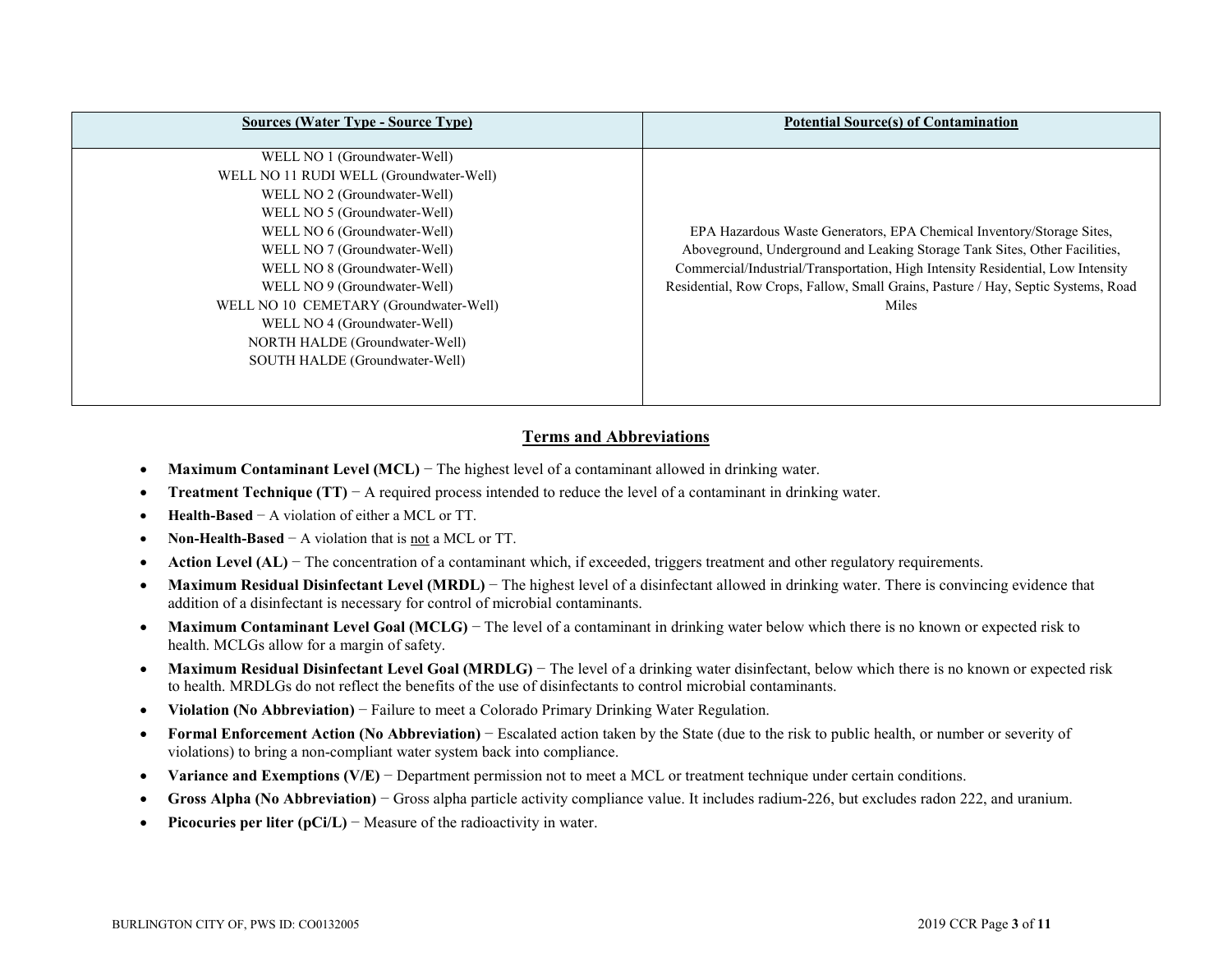- **Nephelometric Turbidity Unit (NTU)** − Measure of the clarity or cloudiness of water. Turbidity in excess of 5 NTU is just noticeable to the typical person.
- **Compliance Value (No Abbreviation)** Single or calculated value used to determine if regulatory contaminant level (e.g. MCL) is met. Examples of calculated values are the 90<sup>th</sup> Percentile, Running Annual Average (RAA) and Locational Running Annual Average (LRAA).
- **Average (x-bar)** − Typical value.
- **Range (R)**  $-$  Lowest value to the highest value.
- **Sample Size (n)** − Number or count of values (i.e. number of water samples collected).
- **Parts per million = Milligrams per liter (ppm = mg/L)** − One part per million corresponds to one minute in two years or a single penny in \$10,000.
- **Parts per billion = Micrograms per liter (ppb = ug/L)** − One part per billion corresponds to one minute in 2,000 years, or a single penny in \$10,000,000.
- **Not Applicable (N/A)** Does not apply or not available.
- **Level 1 Assessment** A study of the water system to identify potential problems and determine (if possible) why total coliform bacteria have been found in our water system.
- **Level 2 Assessment** A very detailed study of the water system to identify potential problems and determine (if possible) why an E. coli MCL violation has occurred and/or why total coliform bacteria have been found in our water system on multiple occasions.

#### **Detected Contaminants**

BURLINGTON CITY OF routinely monitors for contaminants in your drinking water according to Federal and State laws. The following table(s) show all detections found in the period of January 1 to December 31, 2018 unless otherwise noted. The State of Colorado requires us to monitor for certain contaminants less than once per year because the concentrations of these contaminants are not expected to vary significantly from year to year, or the system is not considered vulnerable to this type of contamination. Therefore, some of our data, though representative, may be more than one year old. Violations and Formal Enforcement Actions, if any, are reported in the next section of this report.

**Note:** Only detected contaminants sampled within the last 5 years appear in this report. If no tables appear in this section then no contaminants were detected in the last round of monitoring.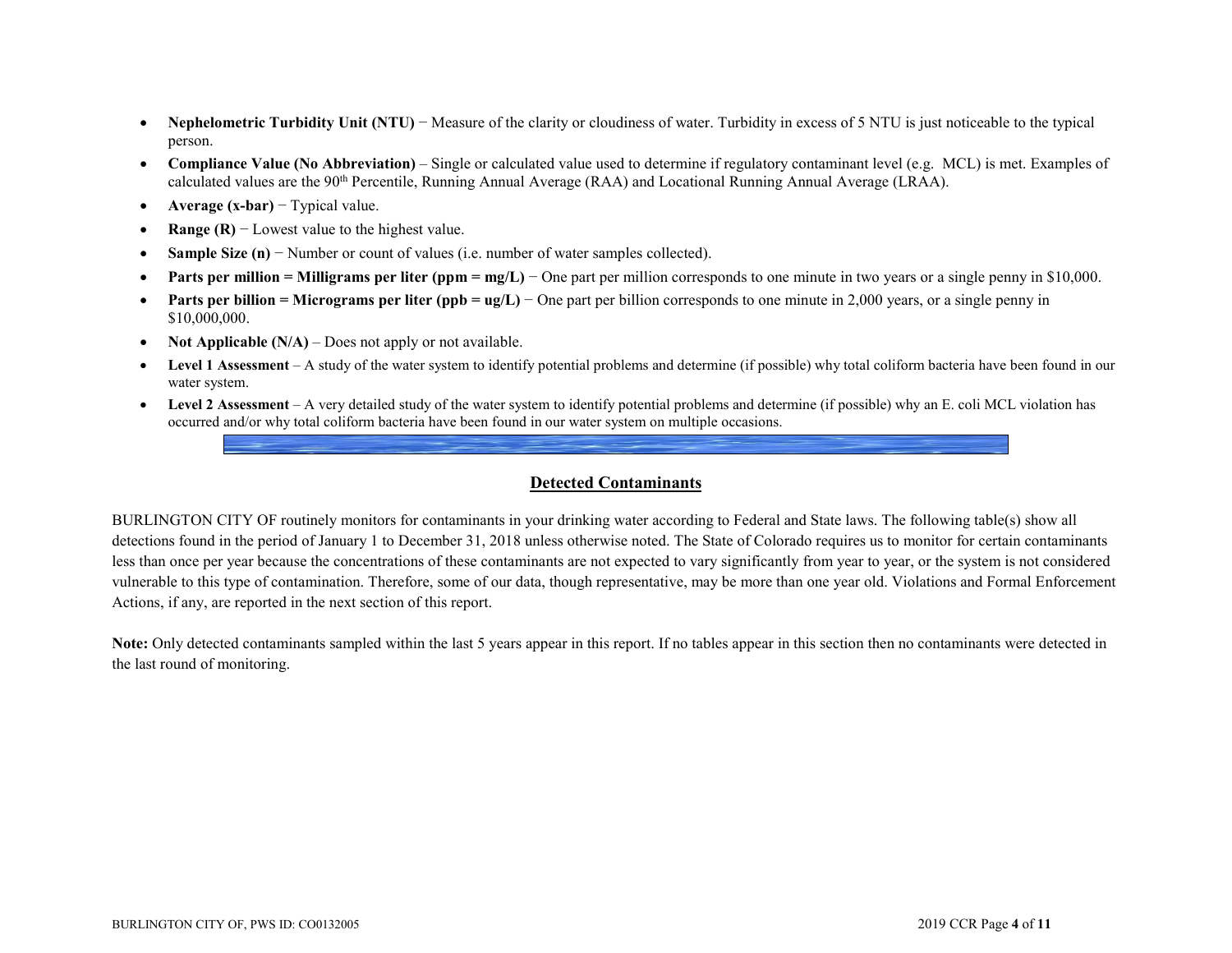|                                                                                                                      | Disinfectants Sampled in the Distribution System<br><b>TT Requirement:</b> At least 95% of samples per period (month or quarter) must be at least 0.2 ppm <i>OR</i><br>If sample size is less than 40 no more than 1 sample is below 0.2 ppm |                |                                      |                    |                        |             |  |  |  |  |  |
|----------------------------------------------------------------------------------------------------------------------|----------------------------------------------------------------------------------------------------------------------------------------------------------------------------------------------------------------------------------------------|----------------|--------------------------------------|--------------------|------------------------|-------------|--|--|--|--|--|
|                                                                                                                      | <b>Typical Sources:</b> Water additive used to control microbes                                                                                                                                                                              |                |                                      |                    |                        |             |  |  |  |  |  |
| <b>Disinfectant</b><br><b>Name</b>                                                                                   | <b>Time Period</b>                                                                                                                                                                                                                           | <b>Results</b> | <b>Number of Samples Below Level</b> | <b>Sample Size</b> | TT<br><b>Violation</b> | <b>MRDL</b> |  |  |  |  |  |
| Chlorine<br>December, 2018<br>No<br>$4.0$ ppm<br>Lowest period percentage of samples meeting<br>TT requirement: 100% |                                                                                                                                                                                                                                              |                |                                      |                    |                        |             |  |  |  |  |  |

| Lead and Copper Sampled in the Distribution System |                               |                             |                              |                           |                                      |                                                  |                                                 |                                                                            |  |  |  |
|----------------------------------------------------|-------------------------------|-----------------------------|------------------------------|---------------------------|--------------------------------------|--------------------------------------------------|-------------------------------------------------|----------------------------------------------------------------------------|--|--|--|
| <b>Contaminant Name</b>                            | <b>Time Period</b>            | 90 <sup>th</sup> Percentile | <b>Sample</b><br><b>Size</b> | Unit of<br><b>Measure</b> | 90 <sup>th</sup><br>Percentile<br>AL | <b>Sample</b><br><b>Sites</b><br><b>Above AL</b> | 90 <sup>th</sup> Percentile<br>AL<br>Exceedance | <b>Typical Sources</b>                                                     |  |  |  |
| Copper                                             | $08/27/2018$ to<br>08/30/2018 | 0.18                        | 40                           | ppm                       | 1.3                                  | $\theta$                                         | N <sub>o</sub>                                  | Corrosion of household<br>plumbing systems; Erosion of<br>natural deposits |  |  |  |
| Lead                                               | $04/05/2018$ to<br>04/10/2018 | 2.8                         | 40                           | ppb                       | 15                                   |                                                  | No                                              | Corrosion of household<br>plumbing systems; Erosion of<br>natural deposits |  |  |  |
| Copper                                             | $04/05/2018$ to<br>04/10/2018 | 0.16                        | 40                           | ppm                       | 1.3                                  | $\theta$                                         | No                                              | Corrosion of household<br>plumbing systems; Erosion of<br>natural deposits |  |  |  |
| Lead                                               | $08/27/2018$ to<br>08/30/2018 | 1.8                         | 40                           | ppb                       | 15                                   | $\theta$                                         | N <sub>o</sub>                                  | Corrosion of household<br>plumbing systems; Erosion of                     |  |  |  |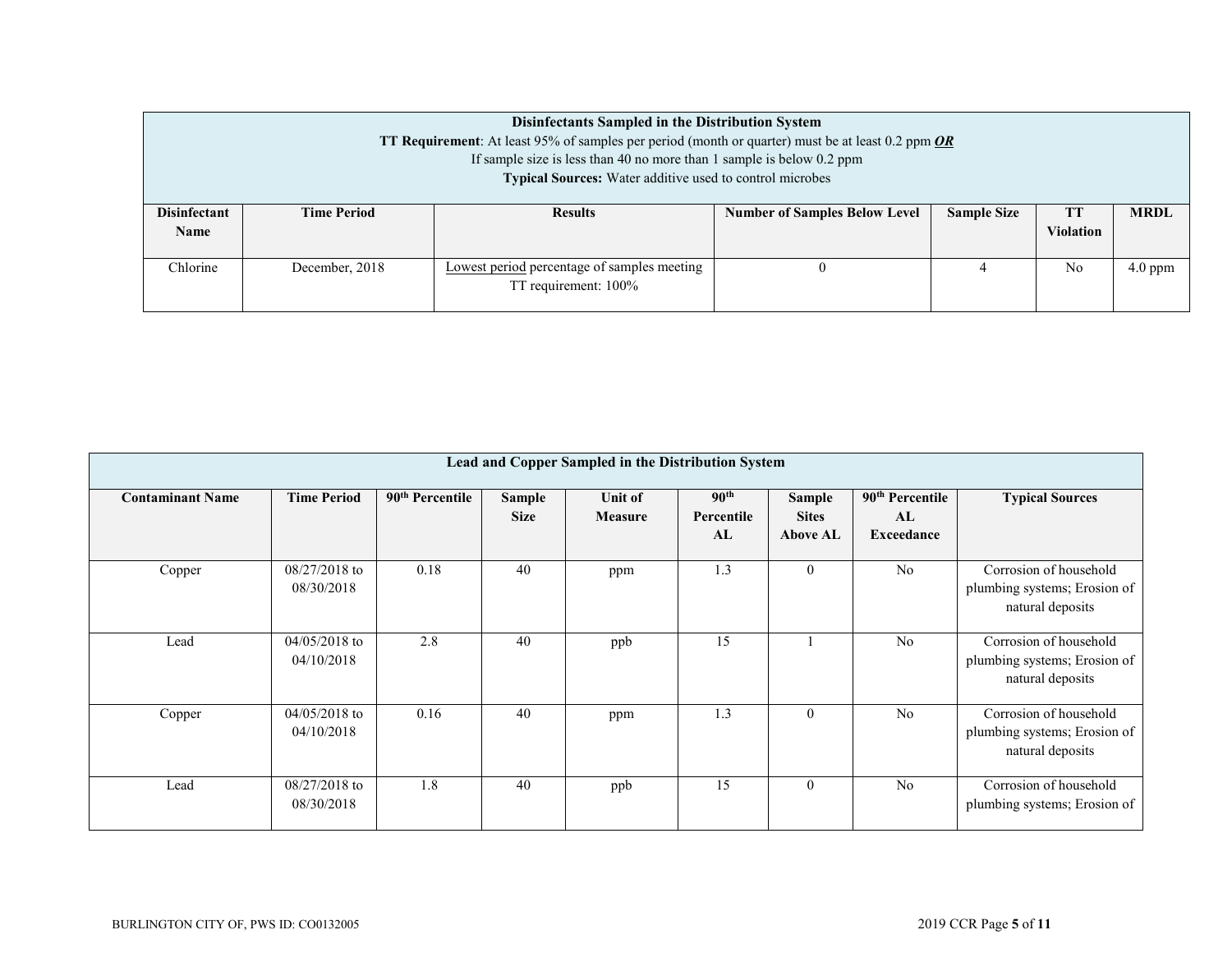| Lead and Copper Sampled in the Distribution System |                    |                             |                       |                    |                                      |                                           |                                                 |                        |  |  |  |
|----------------------------------------------------|--------------------|-----------------------------|-----------------------|--------------------|--------------------------------------|-------------------------------------------|-------------------------------------------------|------------------------|--|--|--|
| <b>Contaminant Name</b>                            | <b>Time Period</b> | 90 <sup>th</sup> Percentile | Sample<br><b>Size</b> | Unit of<br>Measure | 90 <sup>th</sup><br>Percentile<br>AL | Sample<br><b>Sites</b><br><b>Above AL</b> | 90 <sup>th</sup> Percentile<br>AL<br>Exceedance | <b>Typical Sources</b> |  |  |  |
|                                                    |                    |                             |                       |                    |                                      |                                           |                                                 | natural deposits       |  |  |  |

| Disinfection Byproducts Sampled in the Distribution System |      |         |                       |                              |                           |            |             |                      |                                             |  |
|------------------------------------------------------------|------|---------|-----------------------|------------------------------|---------------------------|------------|-------------|----------------------|---------------------------------------------|--|
| Name                                                       | Year | Average | Range<br>$Low - High$ | <b>Sample</b><br><b>Size</b> | Unit of<br><b>Measure</b> | <b>MCL</b> | <b>MCLG</b> | <b>MCL Violation</b> | <b>Typical Sources</b>                      |  |
| Total Haloacetic Acids<br>(HAA5)                           | 2018 | 1.9     | $1.9$ to $1.9$        |                              | ppb                       | 60         | N/A         | No                   | Byproduct of drinking water<br>disinfection |  |

| Radionuclides Sampled at the Entry Point to the Distribution System |      |         |                         |               |                |            |             |                  |                             |  |  |
|---------------------------------------------------------------------|------|---------|-------------------------|---------------|----------------|------------|-------------|------------------|-----------------------------|--|--|
| <b>Contaminant Name</b>                                             | Year | Average | Range                   | <b>Sample</b> | <b>Unit of</b> | <b>MCL</b> | <b>MCLG</b> | <b>MCL</b>       | <b>Typical Sources</b>      |  |  |
|                                                                     |      |         | $Low - High$            | <b>Size</b>   | <b>Measure</b> |            |             | <b>Violation</b> |                             |  |  |
| Gross Alpha                                                         | 2018 | 4.54    | $2.96 \text{ to } 5.96$ | 4             | pCi/L          | 15         | $\theta$    | N <sub>o</sub>   | Erosion of natural deposits |  |  |
| Combined Radium                                                     | 2018 | 1.78    | 1.1 to $2.3$            |               | pCi/L          |            | $\theta$    | N <sub>o</sub>   | Erosion of natural deposits |  |  |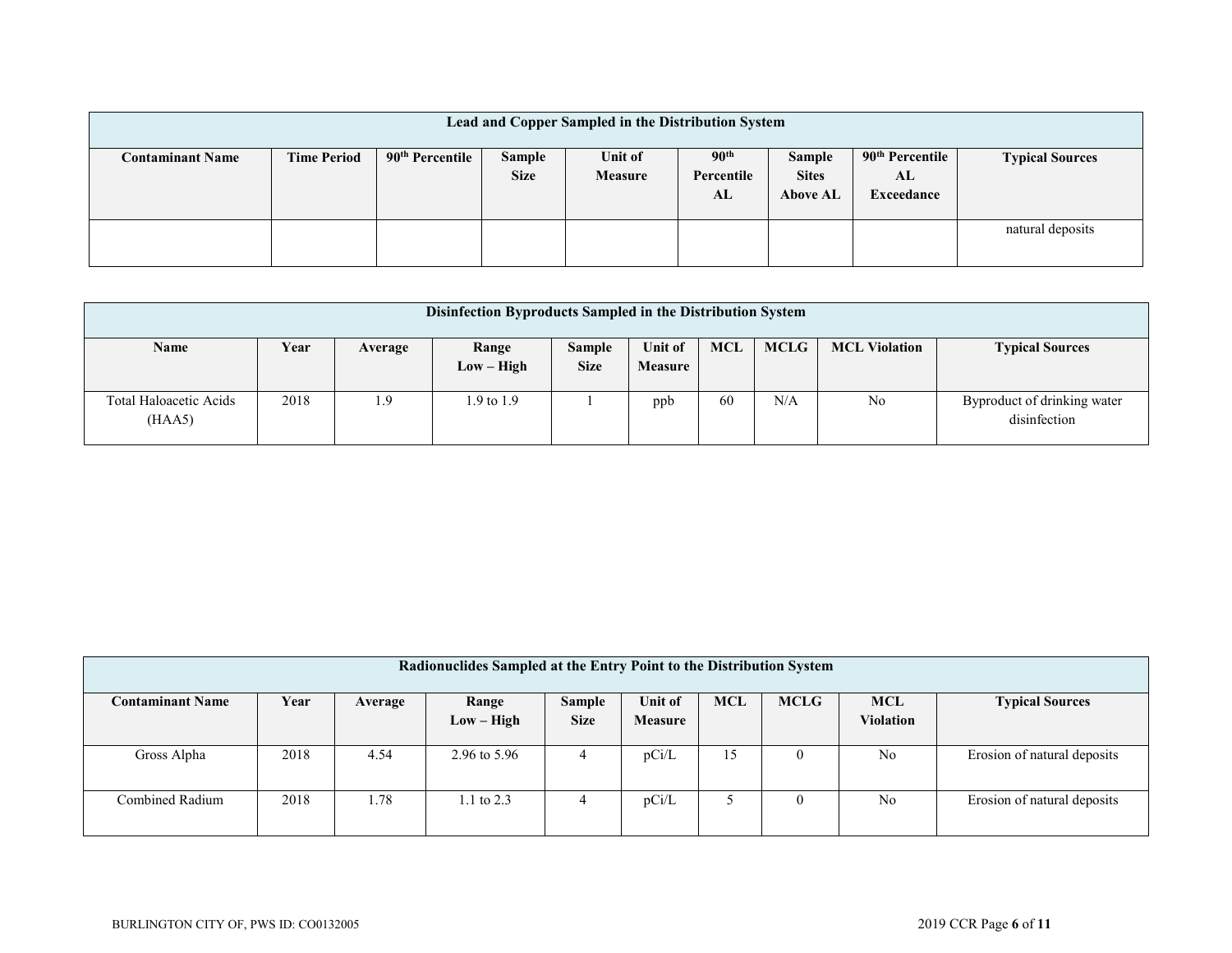| Radionuclides Sampled at the Entry Point to the Distribution System |      |         |                       |                              |                                  |            |             |                                |                                                                                                                                                                                 |  |  |
|---------------------------------------------------------------------|------|---------|-----------------------|------------------------------|----------------------------------|------------|-------------|--------------------------------|---------------------------------------------------------------------------------------------------------------------------------------------------------------------------------|--|--|
| <b>Contaminant Name</b>                                             | Year | Average | Range<br>$Low - High$ | <b>Sample</b><br><b>Size</b> | <b>Unit of</b><br><b>Measure</b> | <b>MCL</b> | <b>MCLG</b> | <b>MCL</b><br><b>Violation</b> | <b>Typical Sources</b>                                                                                                                                                          |  |  |
| Combined Uranium                                                    | 2018 | 12.25   | 12 to $13$            |                              | ppb                              | 30         | $\theta$    | N <sub>0</sub>                 | Erosion of natural deposits                                                                                                                                                     |  |  |
| Gross Beta Particle Activity                                        | 2018 | 5.5     | 5.5 to 5.5            |                              | $pCi/L^*$                        | 50         | $\theta$    | No                             | Decay of natural and man-made<br>deposits                                                                                                                                       |  |  |
| Gross Beta Particle Activity.                                       |      |         |                       |                              |                                  |            |             |                                | *The MCL for Gross Beta Particle Activity is 4 mrem/year. Since there is no simple conversion between mrem/year and pCi/L EPA considers 50 pCi/L to be the level of concern for |  |  |

|                         | Inorganic Contaminants Sampled at the Entry Point to the Distribution System |         |                       |                       |                           |                |             |                                |                                                                                                                                 |  |  |  |  |
|-------------------------|------------------------------------------------------------------------------|---------|-----------------------|-----------------------|---------------------------|----------------|-------------|--------------------------------|---------------------------------------------------------------------------------------------------------------------------------|--|--|--|--|
| <b>Contaminant Name</b> | Year                                                                         | Average | Range<br>$Low - High$ | Sample<br><b>Size</b> | Unit of<br><b>Measure</b> | <b>MCL</b>     | <b>MCLG</b> | <b>MCL</b><br><b>Violation</b> | <b>Typical Sources</b>                                                                                                          |  |  |  |  |
| Arsenic                 | 2018                                                                         | 4.92    | 4.7 to 5.2            | 4                     | ppb                       | 10             | $\Omega$    | N <sub>o</sub>                 | Erosion of natural deposits; runoff from<br>orchards; runoff from glass and electronics<br>production wastes                    |  |  |  |  |
| Barium                  | 2018                                                                         | 0.18    | $0.16$ to $0.21$      | $\overline{4}$        | ppm                       | $\overline{2}$ | 2           | N <sub>o</sub>                 | Discharge of drilling wastes; discharge from<br>metal refineries; erosion of natural deposits                                   |  |  |  |  |
| Fluoride                | 2018                                                                         | 1.2     | 1.2 to 1.2            | $\overline{4}$        | ppm                       | 4              |             | N <sub>o</sub>                 | Erosion of natural deposits; water additive which<br>promotes strong teeth; discharge from fertilizer<br>and aluminum factories |  |  |  |  |
| Nitrate                 | 2018                                                                         | 7.07    | 2.4 to 14.8           | 55                    | ppm                       | 10             | 10          | Yes                            | Runoff from fertilizer use; leaching from septic<br>tanks, sewage; erosion of natural deposits                                  |  |  |  |  |
| Nitrate-Nitrite         | 2018                                                                         | 7.5     | 7.5 to 7.5            |                       | ppm                       | 10             | 10          | N <sub>o</sub>                 | Runoff from fertilizer use; leaching from septic<br>tanks, sewage; erosion of natural deposits                                  |  |  |  |  |
| Selenium                | 2018                                                                         | 3.78    | 3 to 4.5              | 4                     | ppb                       | 50             | 50          | No                             | Discharge from petroleum and metal refineries;<br>erosion of natural deposits; discharge from mines                             |  |  |  |  |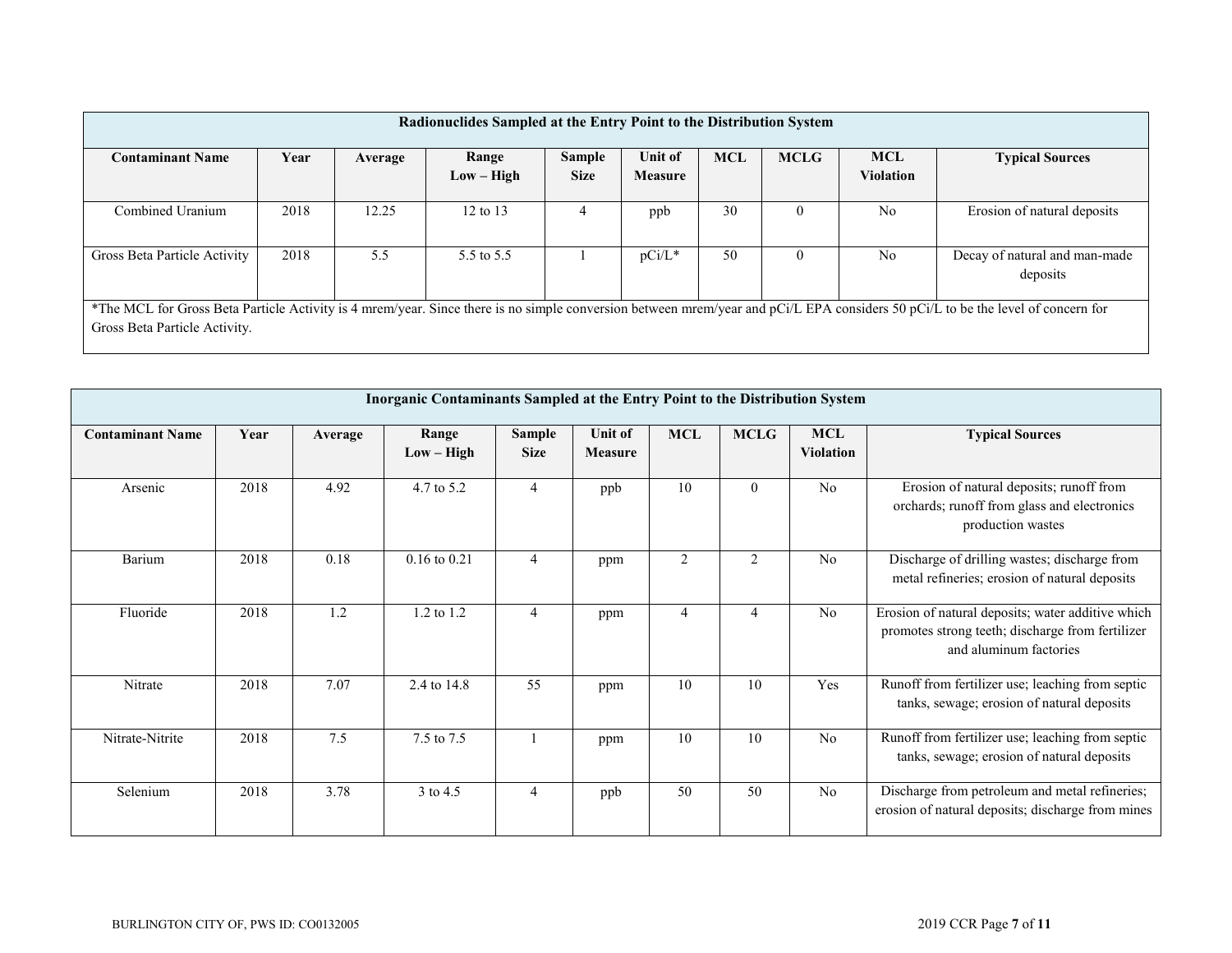| Inorganic Contaminants Sampled at the Entry Point to the Distribution System                                                                                                             |      |         |       |               |         |            |             |            |                                                                                                                                                                                  |  |  |
|------------------------------------------------------------------------------------------------------------------------------------------------------------------------------------------|------|---------|-------|---------------|---------|------------|-------------|------------|----------------------------------------------------------------------------------------------------------------------------------------------------------------------------------|--|--|
| <b>Contaminant Name</b>                                                                                                                                                                  | Year | Average | Range | <b>Sample</b> | Unit of | <b>MCL</b> | <b>MCLG</b> | <b>MCL</b> | <b>Typical Sources</b>                                                                                                                                                           |  |  |
| <b>Size</b><br><b>Violation</b><br>$Low - High$<br><b>Measure</b>                                                                                                                        |      |         |       |               |         |            |             |            |                                                                                                                                                                                  |  |  |
|                                                                                                                                                                                          |      |         |       |               |         |            |             |            |                                                                                                                                                                                  |  |  |
|                                                                                                                                                                                          |      |         |       |               |         |            |             |            | Nitrate: Nitrate in drinking water at levels above 10 ppm is a health risk for infants of less than six months of age. High nitrate levels in drinking water can cause blue baby |  |  |
| syndrome. Nitrate levels may rise quickly for short periods of time because of rainfall or agricultural activity. If you are caring for an infant you should ask advice from your health |      |         |       |               |         |            |             |            |                                                                                                                                                                                  |  |  |
| care provider.                                                                                                                                                                           |      |         |       |               |         |            |             |            |                                                                                                                                                                                  |  |  |
|                                                                                                                                                                                          |      |         |       |               |         |            |             |            |                                                                                                                                                                                  |  |  |

| <b>Volatile Organic Contaminants Sampled at the Entry Point to the Distribution System</b> |      |         |                       |                       |                                  |            |             |                         |                                                                          |  |  |
|--------------------------------------------------------------------------------------------|------|---------|-----------------------|-----------------------|----------------------------------|------------|-------------|-------------------------|--------------------------------------------------------------------------|--|--|
| <b>Contaminant Name</b>                                                                    | Year | Average | Range<br>$Low - High$ | Sample<br><b>Size</b> | <b>Unit of</b><br><b>Measure</b> | <b>MCL</b> | <b>MCLG</b> | <b>MCL</b><br>Violation | <b>Typical Sources</b>                                                   |  |  |
| Xylenes                                                                                    | 2018 | 0.08    | $0$ to $0.5$          | $\mathbf{p}$          | ppb                              | 10,000     | 10,000      | N <sub>o</sub>          | Discharge from petroleum factories; discharge<br>from chemical factories |  |  |

| <b>Secondary Contaminants**</b><br>** Secondary standards are non-enforceable guidelines for contaminants that may cause cosmetic effects (such as skin, or tooth discoloration) or aesthetic effects (such as taste, odor, or<br>color) in drinking water. |              |         |            |                    |                        |                           |  |  |  |  |  |
|-------------------------------------------------------------------------------------------------------------------------------------------------------------------------------------------------------------------------------------------------------------|--------------|---------|------------|--------------------|------------------------|---------------------------|--|--|--|--|--|
| <b>Contaminant Name</b>                                                                                                                                                                                                                                     | Year         | Average | Range      | <b>Sample Size</b> | <b>Unit of Measure</b> | <b>Secondary Standard</b> |  |  |  |  |  |
|                                                                                                                                                                                                                                                             | $Low - High$ |         |            |                    |                        |                           |  |  |  |  |  |
| pH                                                                                                                                                                                                                                                          | 2018         | 7.4     | 7.4 to 7.4 |                    | s.u.                   | $6.5 - 8.5$               |  |  |  |  |  |
| Sodium<br>2018<br>22.45<br>20.9 to 23.2<br>N/A<br>ppm                                                                                                                                                                                                       |              |         |            |                    |                        |                           |  |  |  |  |  |
| <b>Total Dissolved Solids</b>                                                                                                                                                                                                                               | 2018         | 225.6   | 60 to 356  |                    | ppm                    | 500                       |  |  |  |  |  |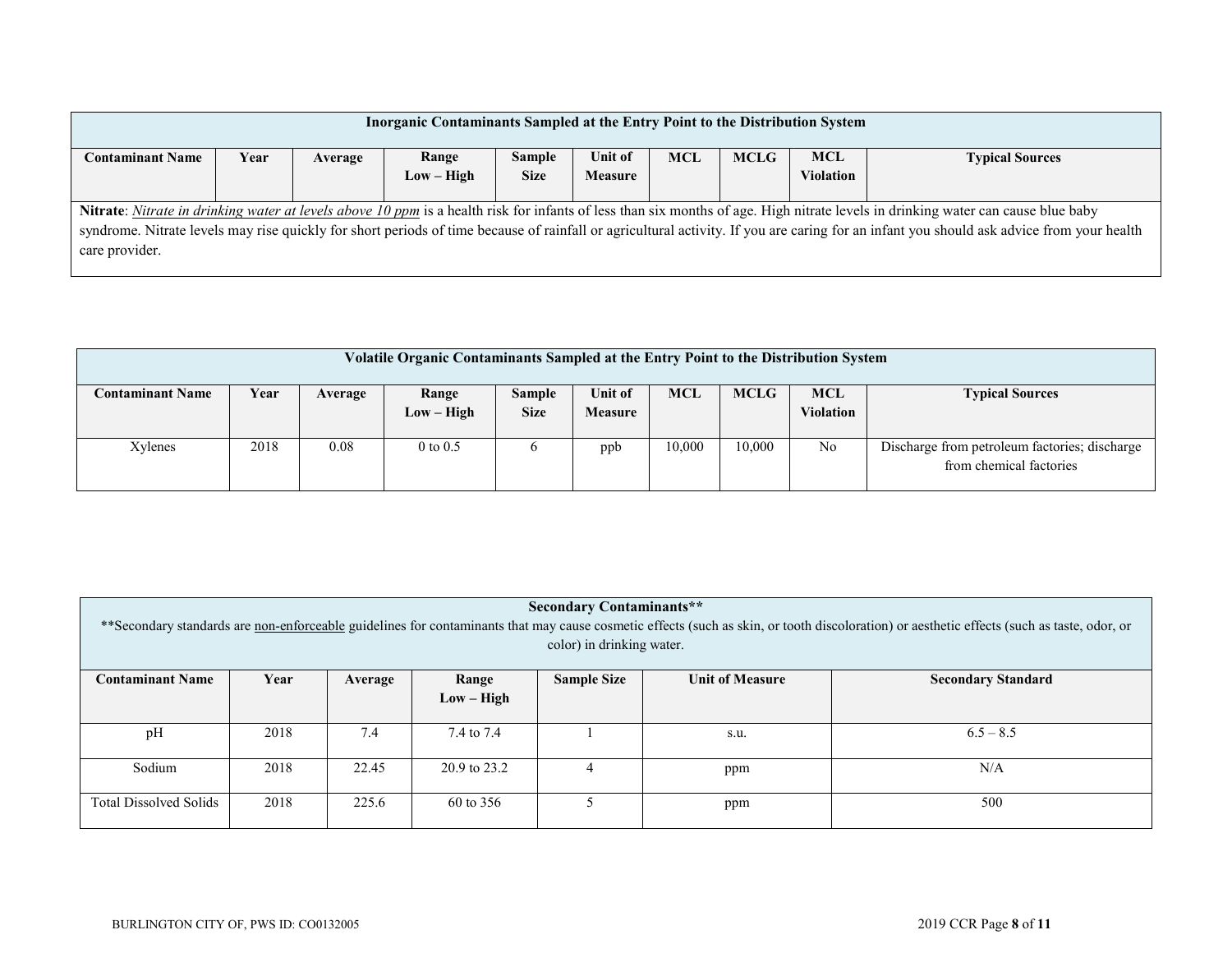|                                                                                                                                                                                             | <b>Secondary Contaminants**</b> |         |              |                    |                        |                           |  |  |  |  |  |
|---------------------------------------------------------------------------------------------------------------------------------------------------------------------------------------------|---------------------------------|---------|--------------|--------------------|------------------------|---------------------------|--|--|--|--|--|
| ** Secondary standards are non-enforceable guidelines for contaminants that may cause cosmetic effects (such as skin, or tooth discoloration) or aesthetic effects (such as taste, odor, or |                                 |         |              |                    |                        |                           |  |  |  |  |  |
| color) in drinking water.                                                                                                                                                                   |                                 |         |              |                    |                        |                           |  |  |  |  |  |
|                                                                                                                                                                                             |                                 |         |              |                    |                        |                           |  |  |  |  |  |
| <b>Contaminant Name</b>                                                                                                                                                                     | Year                            | Average | Range        | <b>Sample Size</b> | <b>Unit of Measure</b> | <b>Secondary Standard</b> |  |  |  |  |  |
|                                                                                                                                                                                             |                                 |         | $Low - High$ |                    |                        |                           |  |  |  |  |  |
|                                                                                                                                                                                             |                                 |         |              |                    |                        |                           |  |  |  |  |  |
| <b>CALCIUM</b>                                                                                                                                                                              | 2018                            | 38      | 38 to 38     |                    | N/A                    |                           |  |  |  |  |  |
|                                                                                                                                                                                             |                                 |         |              |                    |                        |                           |  |  |  |  |  |

# **Violations, Significant Deficiencies, Backflow/Cross-Connection, and Formal Enforcement Actions**

| <b>Violations</b>            |                                                                                                   |                           |                                                                                                                                                                                                                                |                                |                        |  |  |
|------------------------------|---------------------------------------------------------------------------------------------------|---------------------------|--------------------------------------------------------------------------------------------------------------------------------------------------------------------------------------------------------------------------------|--------------------------------|------------------------|--|--|
| Name                         | Category                                                                                          | <b>Time Period</b>        | <b>Health Effects</b>                                                                                                                                                                                                          | Compliance<br>Value            | <b>TT Level or MCL</b> |  |  |
| PUBLIC NOTICE                | <b>FAILURE TO NOTIFY THE</b><br>PUBLIC - NON-HEALTH-<br><b>BASED</b>                              | $03/18/2018 - 07/02/2019$ | N/A                                                                                                                                                                                                                            | N/A                            | N/A                    |  |  |
| <b>NITRATE</b>               | <b>FAILURE TO MEET</b><br>REQUIRED LEVELS -<br><b>HEALTH-BASED</b>                                | 1-1-2014 to $1-31-2018$   | Infants below the age of six months who<br>drink water containing nitrate in excess of<br>the MCL could become seriously ill and, if<br>untreated, may die. Symptoms include<br>shortness of breath and blue baby<br>syndrome. | $21.3$ MG/L<br>to 10.6<br>MG/L | $10$ MG/L              |  |  |
| <b>CROSS CONNECTION RULE</b> | <b>FAILURE TO MEET CROSS</b><br>CONNECTION/BACKFLOW<br>REQUIREMENTS - NON-<br>HEALTH-BASED - M613 | $02/15/2018 - 05/01/2018$ | N/A                                                                                                                                                                                                                            | N/A                            | N/A                    |  |  |